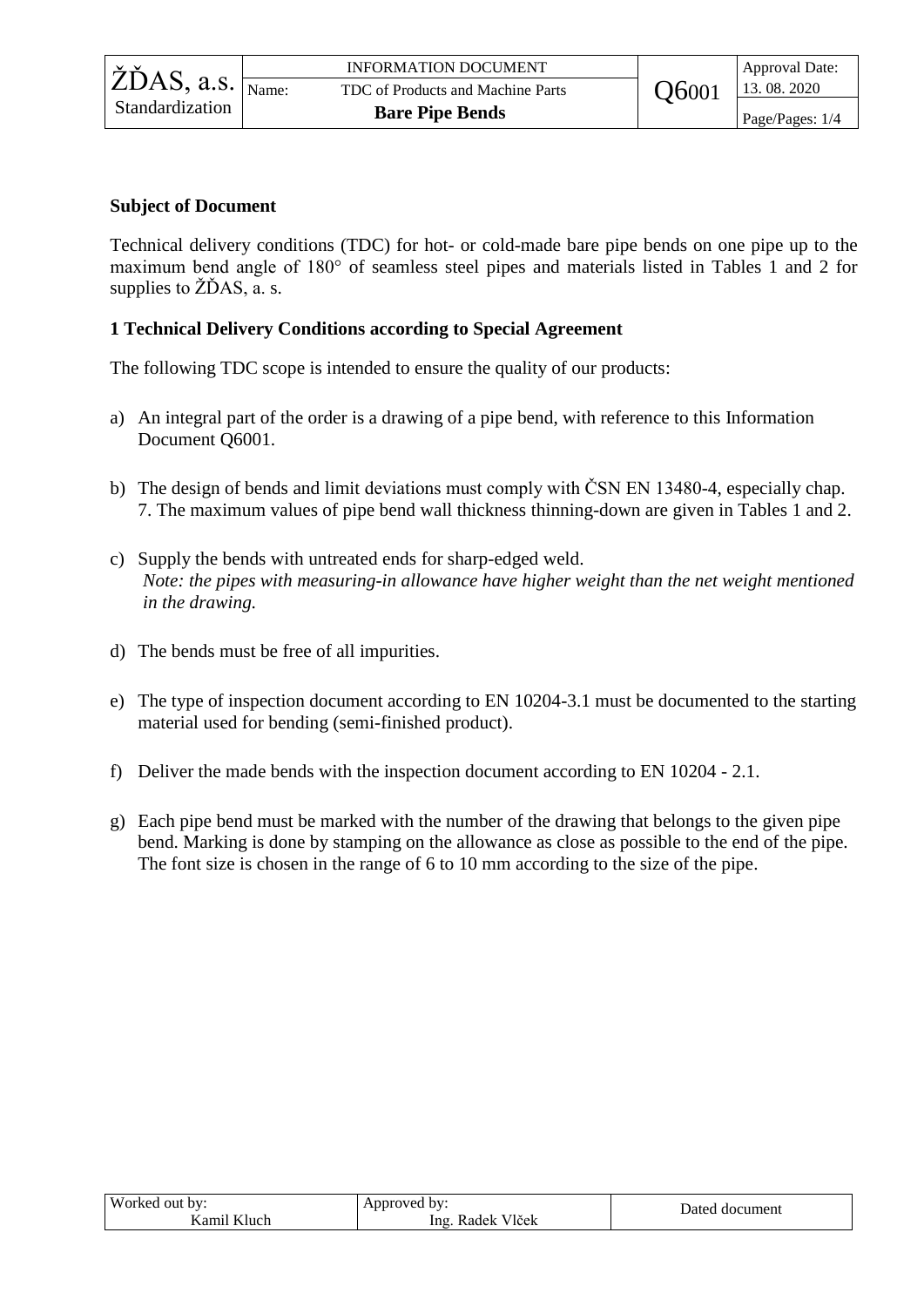|                                               | <b>INFORMATION DOCUMENT</b>       |       | Approval Date:  |
|-----------------------------------------------|-----------------------------------|-------|-----------------|
| $\ddot{Z}$ DAS, a.s. $\frac{1}{\text{Name:}}$ | TDC of Products and Machine Parts | O6001 | 13.08.2020      |
| Standardization                               | <b>Bare Pipe Bends</b>            |       | Page/Pages: 2/4 |

## Table 1 – Minimum required pipe bend wall thickness values for standard bending radii Dimensions in v mm

| Outer diameter<br>of the pipe, D | Pipe wall<br>thickness, t | Material     | Min. required<br>wall thickness<br>on the inner side | Min. required<br>wall thickness on<br>the outer side | Bending radius  |
|----------------------------------|---------------------------|--------------|------------------------------------------------------|------------------------------------------------------|-----------------|
| 33.7                             | 4.5                       | <b>P355N</b> | 4.28                                                 | 3.89                                                 | 100             |
| 38                               | 5                         | P355N        | 5.40                                                 | 4.88                                                 |                 |
| 42.4                             | $\overline{5.6}$          | P355N        | 5.66                                                 | 5.07                                                 |                 |
| 42.4                             | 7.1                       | <b>P355N</b> | 7.20                                                 | 6.39                                                 |                 |
|                                  |                           | P235TR2      | 2.41                                                 | 2.25                                                 |                 |
| 48.3                             | 2.6                       | P355N        | 2.30                                                 | 2.16                                                 | 120             |
| 48.3                             | 4                         | P355N        | 4.17                                                 | 3.74                                                 |                 |
| 48.3                             | 8                         | P355N        | 8.21                                                 | 7.15                                                 |                 |
| 48.3                             | 10                        | P355N        | 10.10                                                | 8.75                                                 |                 |
| 60.3                             |                           | P235TR2      | 2.81                                                 | 2.63                                                 |                 |
|                                  | 2.9                       | P355N        | 2.50                                                 | 2.37                                                 |                 |
| 60.3                             | 5                         | P355N        | 4.86                                                 | 4.41                                                 | 180             |
| 60.3                             | 8                         | P355N        | 7.61                                                 | 6.81                                                 |                 |
| 60.3                             | 10                        | P355N        | 9.80                                                 | 8.72                                                 |                 |
|                                  |                           |              | 16.16                                                | 13.88                                                | 150             |
| 60.3                             | 16                        | P355N        | 15.54                                                | 14.20                                                | 250             |
|                                  |                           |              | 15.42                                                | 14.27                                                | 290             |
| 70                               | 14.2                      | <b>P355N</b> | 1.59                                                 | 11.40                                                | 220             |
| 76.1                             | 2.9                       | P355N        | 2.73                                                 | 2.56                                                 | 230             |
| 76.1                             | 6.3                       | P355N        | 6.38                                                 | 5.73                                                 |                 |
| 76.1                             | 10                        | P355N        | 9.41                                                 | 8.22                                                 |                 |
| 76.1                             | 12.5                      | P355N        | 12.13                                                | 10.52                                                | 195             |
| 76.1                             | 16                        | P355N        | 15.71                                                | 13.65                                                |                 |
|                                  |                           |              | 18.57                                                | 16.16                                                | 195             |
| 76.1                             | 20                        | P355N        | 18.15                                                | 16.38                                                | 260             |
|                                  |                           |              | 17.92                                                | 16.51                                                | 325             |
| 88.9                             | 3.2                       | P235TR2      | 3.14                                                 | 2.94                                                 | 300             |
|                                  |                           | P355N        | 2.95                                                 | 2.77                                                 |                 |
| 88.9                             | 11                        | P355N        | 10.41                                                | 9.44                                                 | 320             |
| 88,9                             | 14.2                      | P355N        | 13.91                                                | 12.12                                                | 240             |
|                                  |                           |              | 13.60                                                | 12.28                                                | 320             |
| 88,9                             | 17.5                      | P355N        | 16.72                                                | 15.06                                                |                 |
| 88.9                             | 25                        | P355N        | 24.76                                                | 21.67                                                | 240             |
|                                  |                           |              | 21,60                                                | 20.04                                                | 400             |
| 101.6                            | 10                        | P235TR2      | 9.34                                                 | 8.31                                                 |                 |
|                                  |                           | <b>P355N</b> | 8.50                                                 | 7.60                                                 |                 |
| 101.6                            | 12.5                      | P355N        | 12.03                                                | 10.67                                                | 300             |
| 101.6                            | 16                        | P355N        | 15.49                                                | 13.64                                                |                 |
| 101.6                            | $20\,$                    | P355N        | 19.26                                                | 16.93                                                |                 |
|                                  |                           |              |                                                      |                                                      | to be continued |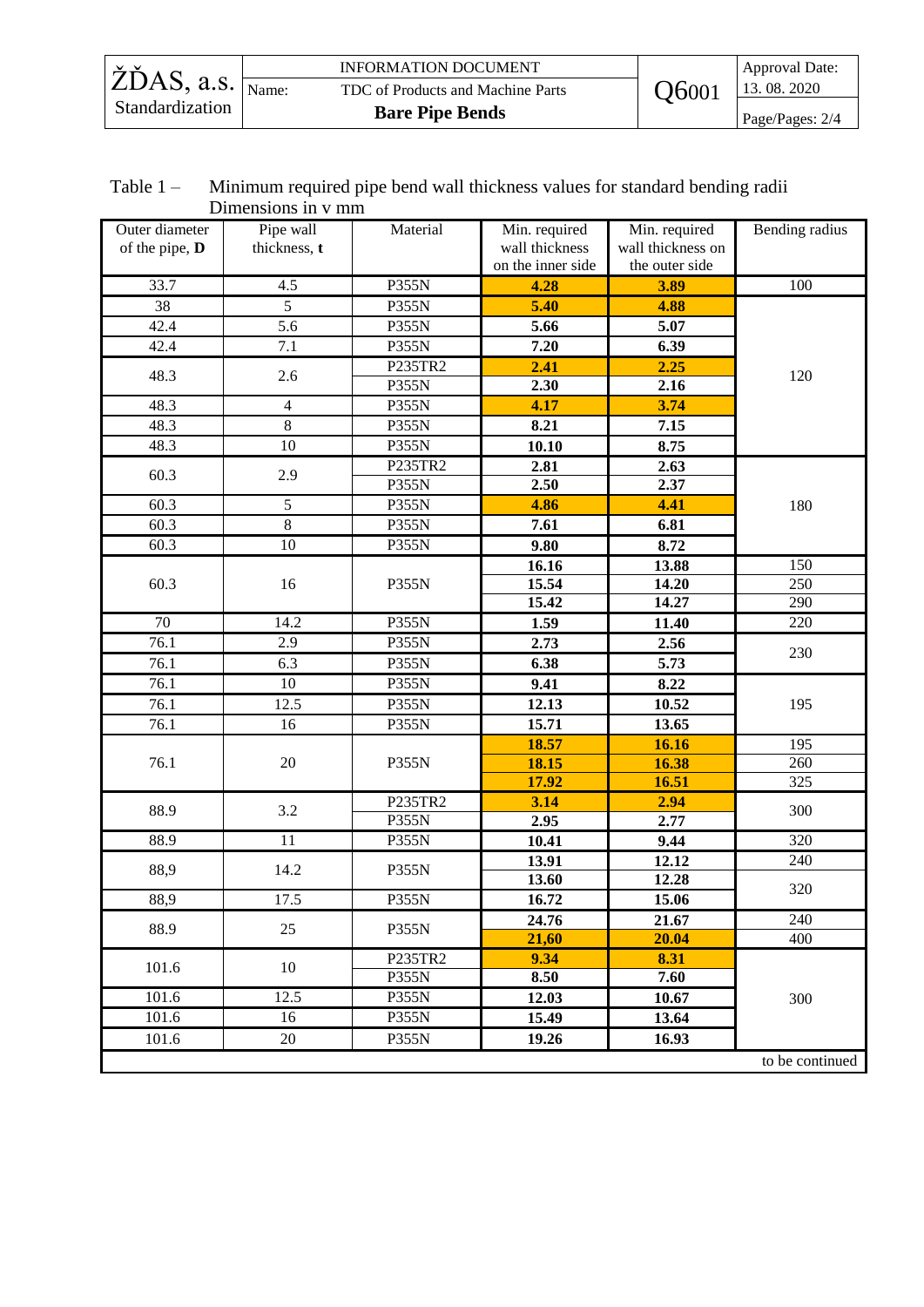|                                              | <b>INFORMATION DOCUMENT</b>       |       | Approval Date:     |
|----------------------------------------------|-----------------------------------|-------|--------------------|
| $\angle$ ŽĎAS, a.s. $\frac{1}{\text{Name:}}$ | TDC of Products and Machine Parts | O6001 | $\vert$ 13.08.2020 |
| Standardization                              | <b>Bare Pipe Bends</b>            |       | Page/Pages: 3/4    |

Table 1 – finalization

| Outer diameter<br>of the pipe, D | Pipe wall<br>thickness, t | Material | Min. required<br>wall thickness<br>on the inner side | Min. required<br>wall thickness<br>on the outer side | Bending radius   |
|----------------------------------|---------------------------|----------|------------------------------------------------------|------------------------------------------------------|------------------|
|                                  |                           |          | 25.56                                                | 22.43                                                | 300              |
| 108                              | 28                        | P355N    | 25.03                                                | 22.71                                                | 400              |
|                                  |                           |          | 24.73                                                | 22.89                                                | $\overline{500}$ |
|                                  |                           |          | 27.35                                                | 25.58                                                | 600              |
| 114.3                            | 3.6                       | P355N    | 3.42                                                 | 3.13                                                 |                  |
| 114.3                            | 10                        | P355N    | 9.52                                                 | 8.38                                                 | 300              |
| 114.3                            | 17.5                      | P355N    | 17.49                                                | 15.12                                                |                  |
| 127                              | 32                        | P355N    | 31.83                                                | 28.33                                                | 425              |
|                                  |                           |          | 31.67                                                | 28.42                                                | 457              |
| 139.7                            | $\overline{4}$            | P235TR2  | 3.92                                                 | 3.69                                                 |                  |
|                                  |                           | P355N    | 3.62                                                 | 3.42                                                 |                  |
| 139.7                            | 17.5                      | P235TR2  | 17.17                                                | 15.78                                                | 625              |
|                                  |                           | P355N    | 15.52                                                | 14.30                                                |                  |
| 139.7                            | 22.2                      | P355N    | 21.26                                                | 19.60                                                |                  |
| 139.7                            | 28                        | P355N    | 25.76                                                | 23.69                                                |                  |
| 152.4                            | 12.5                      | P235TR2  | 12.32                                                | 11.18                                                |                  |
|                                  |                           | P355N    | 11.66                                                | 10.67                                                |                  |
| 159                              | $\overline{40}$           | P355N    | 37.80                                                | 33.92                                                |                  |
| 168,3                            | 4.5                       | P235TR2  | 4.50                                                 | 4.14                                                 |                  |
|                                  |                           | P355N    | 4.20                                                 | 3.89                                                 |                  |
| 168.3                            | 20                        | P355N    | 18.55                                                | 16.70                                                |                  |
| 168.3                            | 25                        | P355N    | 24.48                                                | 21.96                                                |                  |
| 168.3                            | 32                        | P355N    | 30.50                                                | 27.35                                                |                  |
| 177.8                            | 16                        | P235TR2  | 15.07                                                | 13.51                                                | 600              |
|                                  |                           | P355N    | 13.62                                                | 12.26                                                |                  |
| 193.7                            | 25                        | P235TR2  | 24.10                                                | 21.27                                                |                  |
|                                  |                           | P355N    | 21.73                                                | 19.27                                                |                  |
| 193.7                            | 50                        | P355N    | 48.67                                                | 42.87                                                |                  |
| 219.1                            | 6.3                       | P235TR2  | 6.31                                                 | 5.58                                                 |                  |
|                                  |                           | P355N    | 5.18                                                 | 4.64                                                 |                  |
| 219.1                            | 36                        | P235TR2  | 35.94                                                | 31.00                                                |                  |
|                                  |                           | P355N    | 33.50                                                | 29.17                                                |                  |
| 219.1                            | 45                        | P355N    | 42.80                                                | 37.38                                                |                  |
| 244.5                            | $\overline{50}$           | P355N    | 46.05                                                | 40.69                                                |                  |
| 244.5                            | 60                        | P355N    | 59.93                                                | 52.54                                                | 750              |
| 273                              | 65                        | P355N    | 67.13                                                | 57.84                                                |                  |



- The coefficient of the joint value  $z = 1$  is used in the calculation - for devices subjected to destructive and non-destructive testing, which confirms that the whole set of joints does not show significant defects.